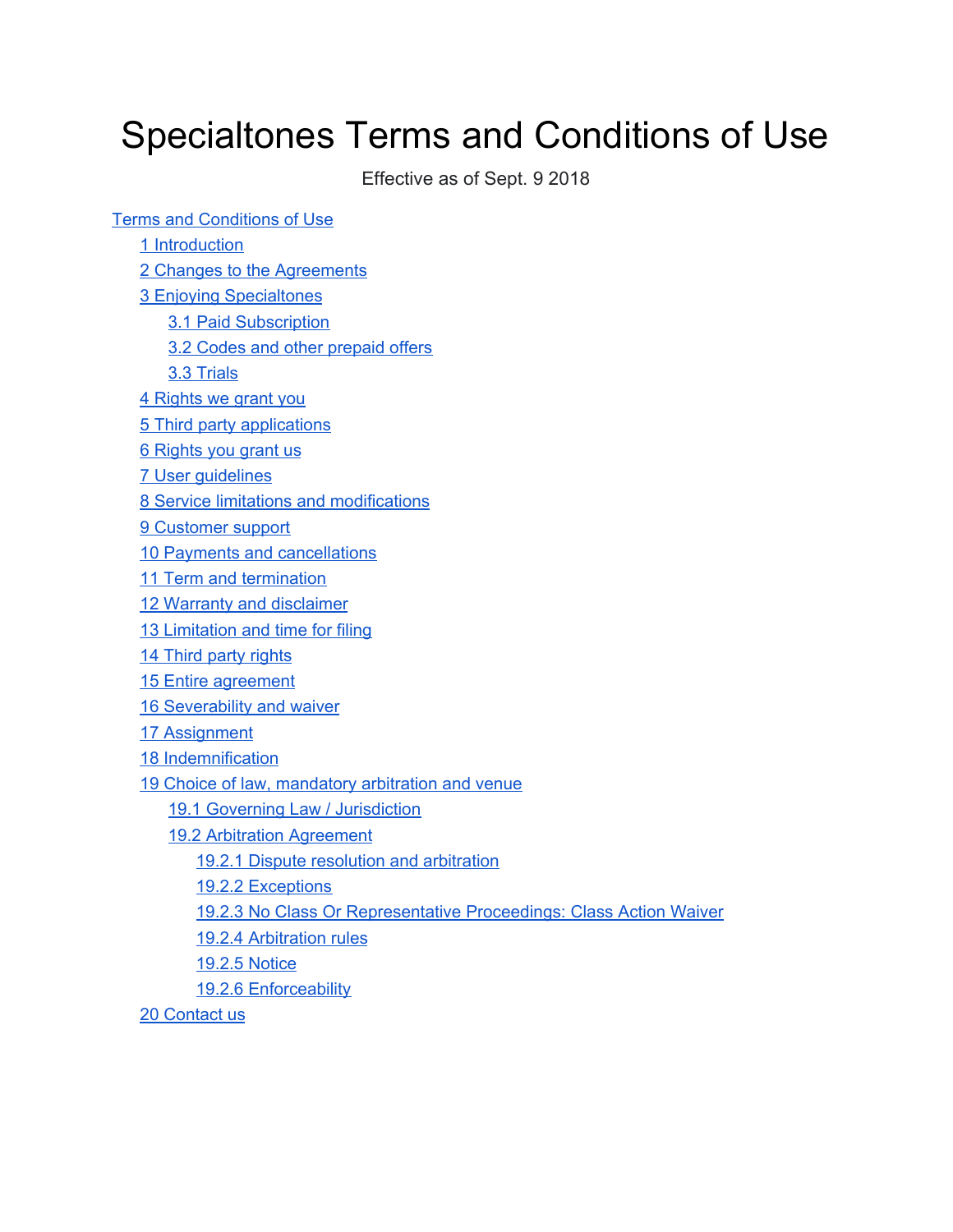Welcome to Specialtones. Please read our Terms and Conditions of Use ("Terms") and Privacy Policy carefully because they regulate the legal relationship between you and Specialtones. We are 100% committed to serving you with transparency.

### <span id="page-1-0"></span>**1 Introduction**

Thanks for choosing Specialtones ("Specialtones", "we", "us", "our"). By signing up or otherwise using the Specialtones service, websites, and software applications (together, the " Specialtones Service" or "Service"), or accessing any content or material that is made available by Specialtones through the Service (the "Content") you are entering into a binding contract with Specialtones.

The Specialtones Service includes interactive features. Use of the Specialtones Service relies on several technical requirements in order to provide value to our clients.

Your agreement with us includes these Terms and Conditions of Use ("Terms") and our Privacy Policy. (The Terms, Privacy Policy, and any additional terms that you agree to, as discussed in the [Entire Agreement](#page-10-1) section below, are referred to together as the "Agreements".) If you wish to review the terms of the Agreements, the effective version of the Agreements can be found at [https://specialtones.com/terms-and-privacy.](https://specialtones.com/terms-and-privacy) You acknowledge that you have read and understood the Agreements, accept these Agreements, and agree to be bound by them. If you don't agree with (or cannot comply with) the Agreements, then you may not use the Specialtones Service.

The Agreements cover important information about Specialtones Services provided to you and any charges, taxes, and fees we bill you. The Agreements include information about future changes to the Agreements, export controls, automatic renewals, limitations of liability, privacy information, a class action waiver, and resolution of disputes by arbitration instead of in court.

In order to use the Specialtones Service and access the Content, you need to (1) be 18 or older, or be 13 or older and have your parent or guardian's consent to the Agreements, (2) have the power to enter a binding contract with us and not be barred from doing so under any applicable laws. You also promise that any registration information that you submit to Specialtones is true, accurate, and complete, and you agree to keep it that way at all times.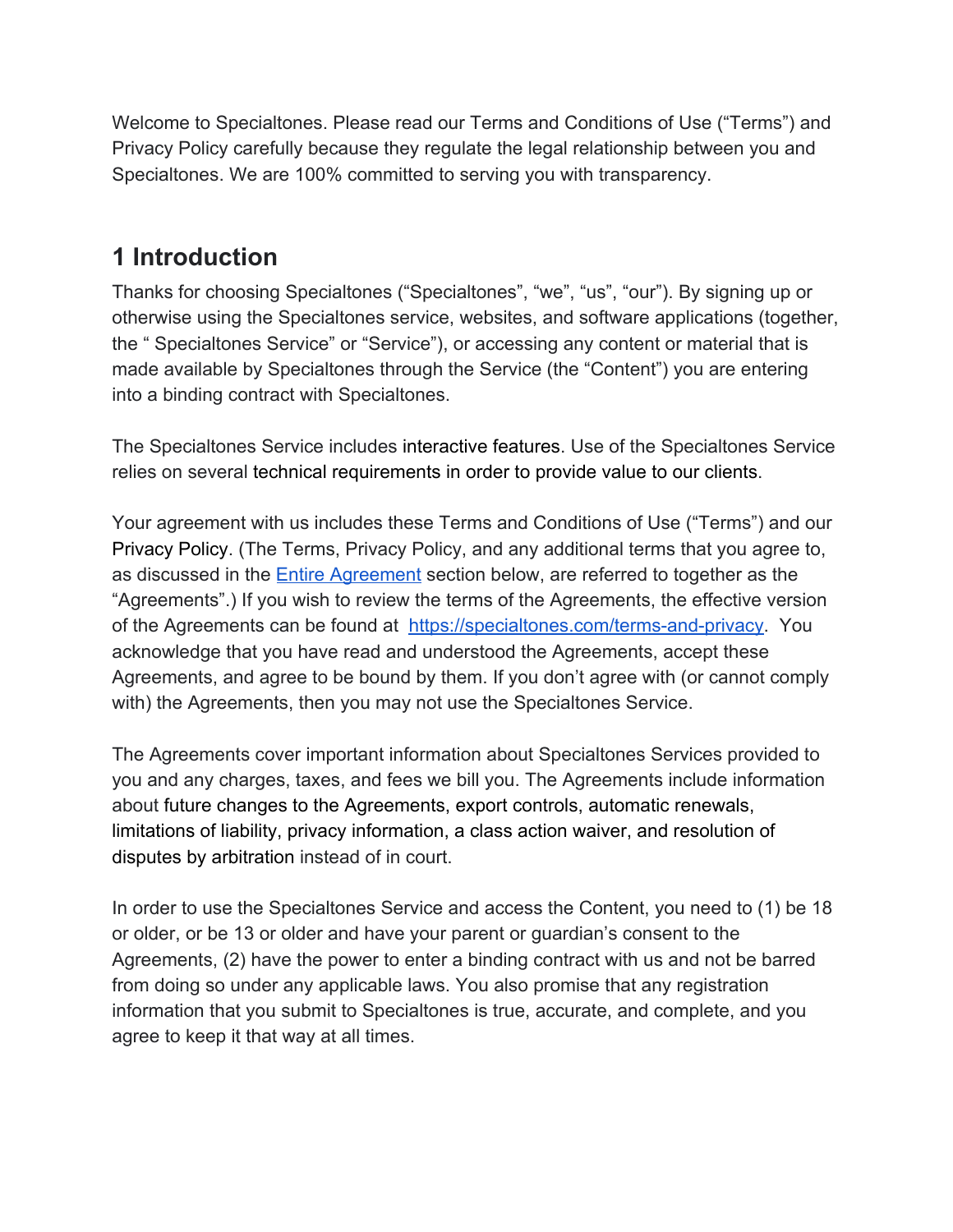### <span id="page-2-0"></span>**2 Changes to the Agreements**

Occasionally we may make changes to the Agreements. When we make material changes to the Agreements, we'll provide you with prominent notice as appropriate under the circumstances by displaying a prominent notice within the Service or by sending you an email. In some cases, we will notify you in advance, and your continued use of the Service after the changes have been made will constitute your acceptance of the changes. Please make sure you read any such notice carefully. If you do not wish to continue using the Service under the new version of the Agreements, you may terminate your subscription by accessing the "Subscription" option in the top menu of the App.

# <span id="page-2-1"></span>**3 Enjoying Specialtones**

Here's information about all the ways you can enjoy Specialtones.

#### <span id="page-2-2"></span>**3.1 Paid Subscription**

Specialtones provides services offering a library of specialized music and other content such as a data collection tool and related features. Specialtones services are accessed after payment and referred to as the "Paid Subscription".

#### <span id="page-2-3"></span>**3.2 Codes and other prepaid offers**

If you have purchased or received a code, gift card, prepaid offer or other offer provided or sold by or on behalf of Specialtones for access to a Paid Subscription ("Code"), separate terms and conditions presented to you along with the Code may also apply and you agree to comply with any such terms and conditions.

#### <span id="page-2-4"></span>**3.3 Trials**

From time to time, we or others on our behalf may offer trials of Paid Subscriptions for a specified period without payment or at a reduced rate (a "Trial"). Specialtones reserves the right, in its absolute discretion, to determine your eligibility for a Trial, and, subject to applicable laws, to withdraw or to modify a Trial at any time without prior notice and with no liability, to the greatest extent permitted under the law.

For some Trials, we'll require you to provide your payment details to start the Trial. At the end of such trials, we may automatically start to charge you for the applicable paid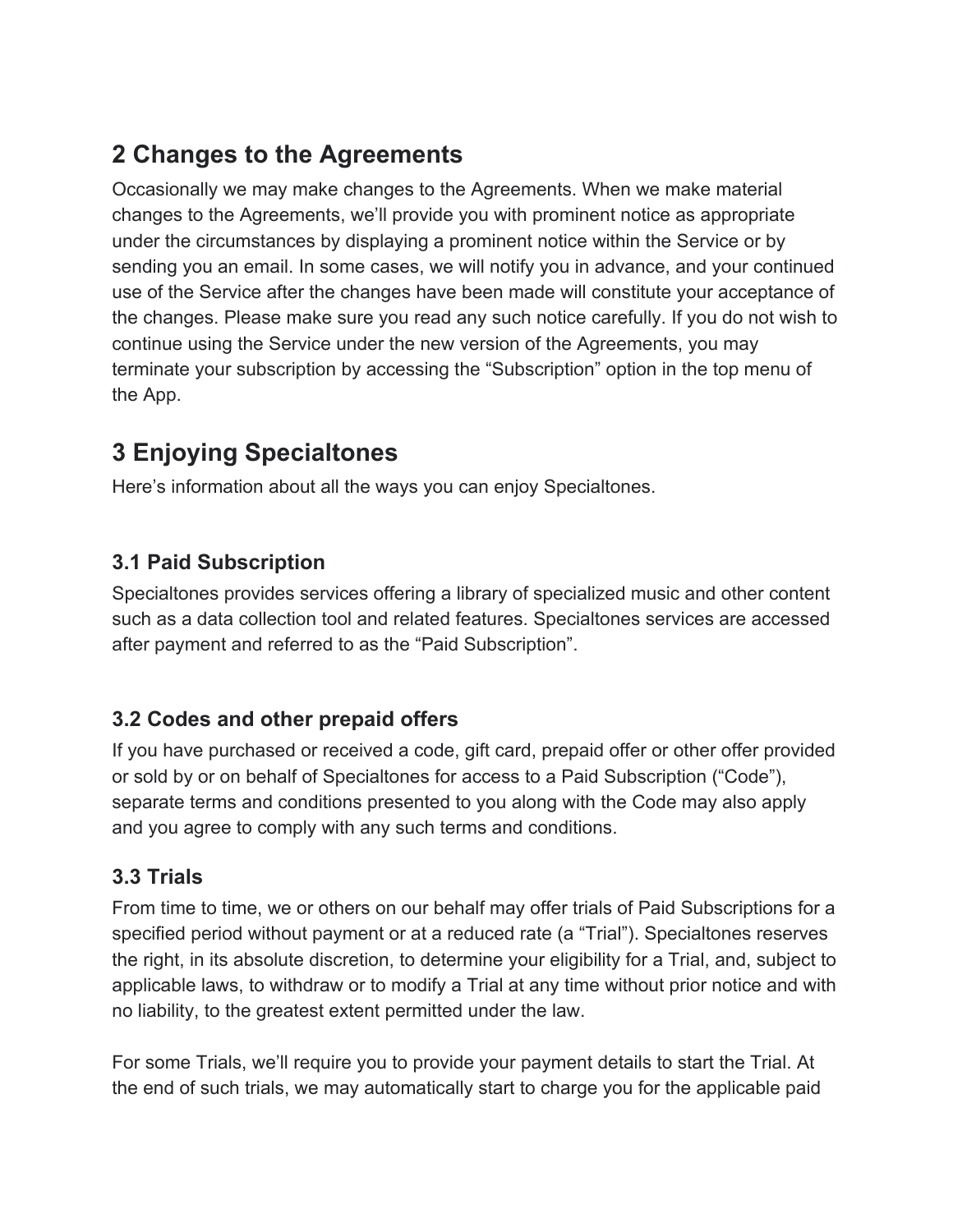subscription on the first day following the end of the trial, on a recurring basis according to the subscription purchased. By providing your payment details in conjunction with the trial, you agree to this charge using such payment details. If you do not want this charge, you must cancel the applicable paid subscription through your Specialtones subscription page on your App or any other applicable means (see [Payments and](#page-7-1) [Cancellations](#page-7-1) below), or terminate your Specialtones account before the end of the trial. If you do not want to continue to be charged on a recurring basis, you must cancel the applicable paid subscription at your Specialtones subscription page, or terminate your specialtones account before the end of the recurring subscription period. Specialtones will not refund any fees that you have already paid. The Payments and Cancellations section establishes additional terms regarding cancellation of your paid subscription.

#### **4 Rights we grant you**

The Specialtones Service and the Content are the property of Specialtones, Inc. We grant you a limited, non-exclusive, revocable license to make use of the Specialtones Service, and a limited, non-exclusive, revocable license to make personal, non-commercial use of the Content (the "License"). This License shall remain in effect until and unless terminated by you or Specialtones. You promise and agree that you are using the Content for your own personal, non-commercial use and that you will not redistribute or transfer the Specialtones Service or the Content.

The Specialtones software applications and the Content are licensed, not sold, to you, and Specialtones retains ownership of all copies of the Specialtones software applications and Content even after installation on your personal computers, mobile handsets, tablets and/or any other devices ("Devices").

All Specialtones trademarks, service marks, trade names, logos, domain names, and any other features of the Specialtones brand (" Specialtones Brand Features") are the sole property of Specialtones, Inc. The Agreements do not grant you any rights to use any Specialtones Brand Features whether for commercial or non-commercial use.

You agree to abide by our [User Guidelines](#page-4-2) and not to use the Specialtones Service, the Content, or any part thereof in any manner not expressly permitted by the Agreements. Except for the rights expressly granted to you in these Agreements, Specialtones grants no right, title, or interest to you in the Specialtones Service or Content.

Third party software (for example, open source software libraries) included in the Specialtones Service are licensed to you either under the Agreements or under the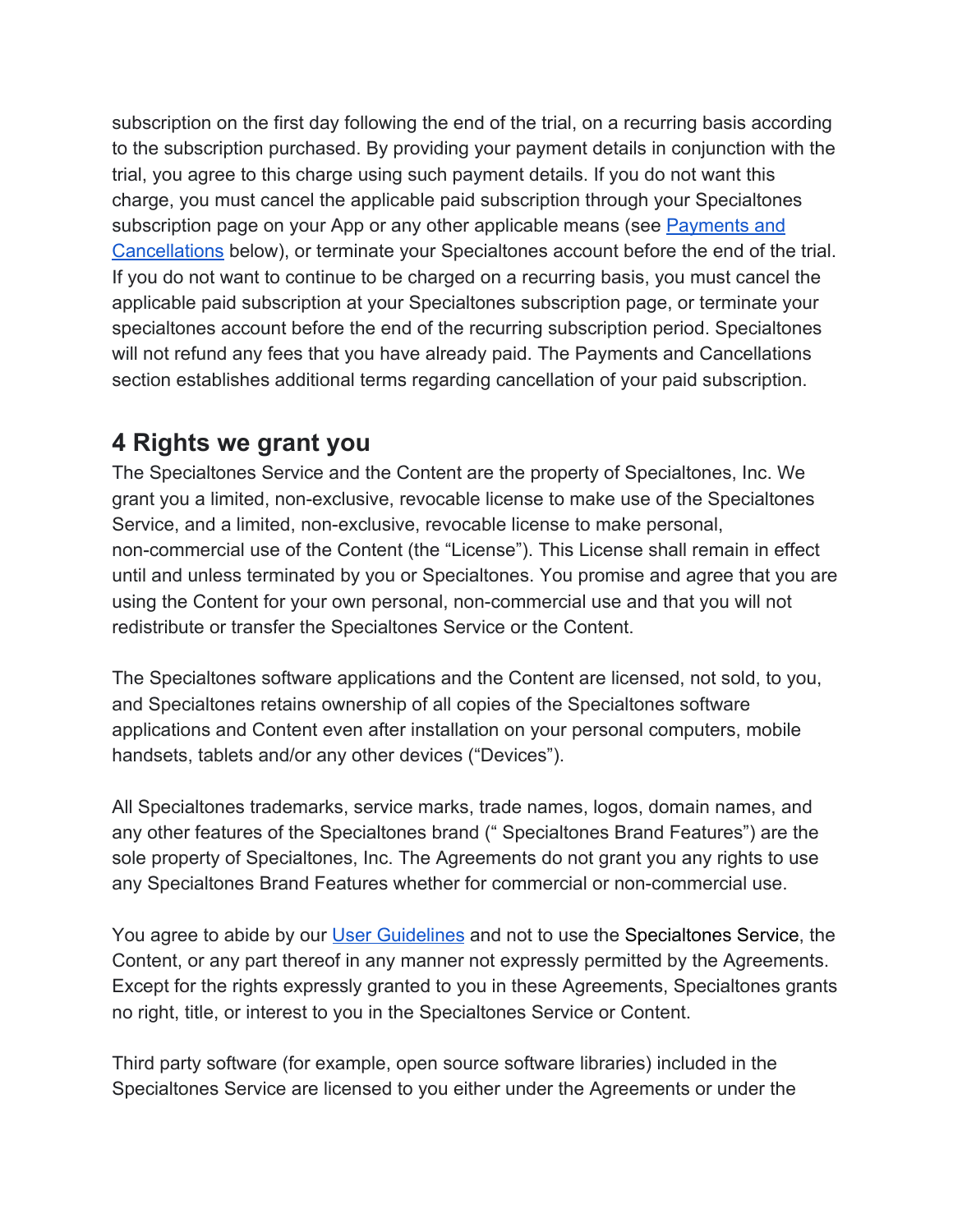relevant third party software library's license terms as published at <https://specialtones.com/third-party>.

### <span id="page-4-0"></span>**5 Third party applications**

The Specialtones Service is integrated with third party applications, websites, and services ("Third Party Applications") to make available supplementary services to you (like Google services, for instance). These Third Party Applications may have their own terms and conditions of use and privacy policies and your use of these Third Party Applications will be governed by and subject to such terms and conditions and privacy policies.

### <span id="page-4-1"></span>**6 Rights you grant us**

In consideration for the rights granted to you under the Agreements, you grant us the right (1) to allow the Specialtones Service to use the processor, bandwidth, and storage hardware on your Device in order to facilitate the operation of the Service, (2) to provide pertinent contextual information to you. In any part of the Specialtones Service, the Content you view, including its selection and placement, may be influenced by agreements with third parties (like Google or Apple, for instance).

If you provide feedback, ideas or suggestions to Specialtones in connection with the Specialtones Service or Content ("Feedback"), you acknowledge that the Feedback is not confidential and you authorize Specialtones to use that Feedback without restriction and without payment to you. Feedback is considered a type of User Content. You retain ownership of all rights, including intellectual property rights, of the User Content you generate.

# <span id="page-4-2"></span>**7 User guidelines**

Specialtones respects intellectual property rights. So we've established a few ground rules for you to follow when using the Service, to make sure Specialtones stays enjoyable for everyone. Please follow these rules and encourage other users to do the same.

The following is not permitted for any reason whatsoever: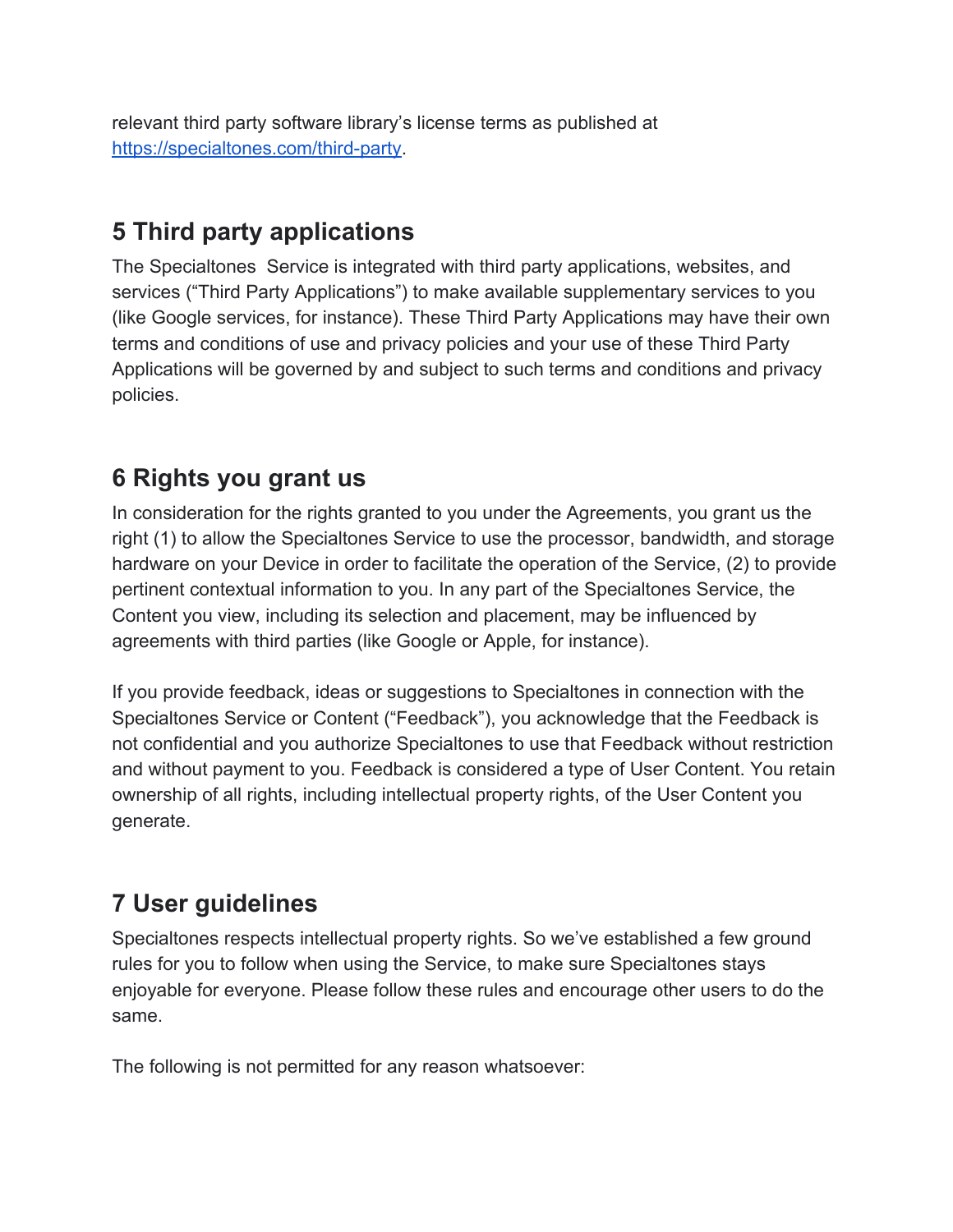• copying, redistributing, reproducing, "ripping", recording, transferring, performing or displaying to the public, broadcasting, or making available to the public any part of the Specialtones Service or the Content, or otherwise making any use of the Specialtones Service or the Content which is not expressly permitted under the Agreements or applicable law or which otherwise infringes the intellectual property rights (such as copyright) in the Specialtones Service or the Content or any part of it;

• using the Specialtones Service to import or copy any local files you do not have the legal right to import or copy in this way;

• transferring copies of cached Content from an authorized Device to any other Device via any means;

• reverse-engineering, decompiling, disassembling, modifying, or creating derivative works based on the Specialtones Service, Content or any part thereof unless permitted by applicable law;

• circumventing any technology used by Specialtones or any third party to protect the Content or the Service;

• selling, renting, sublicensing or leasing of any part of the Specialtones Service or the Content;

• circumventing any territorial restrictions applied by Specialtones;

• artificially manipulating the Services by using a script or other automated process;

• removing or altering any copyright, trademark, or other intellectual property notices contained on or provided through the Specialtones Service (including for the purpose of disguising or changing any indications of the ownership or source of any Content);

• providing your password to any other person or using any other person's username and password;

• "crawling" the Specialtones Service or otherwise using any automated means (including bots, scrapers, and spiders) to collect information from Specialtones; or

selling a user account or playlist, or otherwise accepting any compensation, financial or otherwise.

Don't engage in any activity or register and/or use a username, which is or includes material that:

is offensive, abusive, defamatory, pornographic, threatening, or obscene;

• is illegal, or intended to promote or commit an illegal act of any kind, including but not limited to violations of intellectual property rights, privacy rights, or proprietary rights of Specialtones or a third party;

• includes your password or purposely includes any other user's password or purposely includes personal data of third parties or is intended to solicit such personal data;

• includes malicious content such as malware, Trojan horses, or viruses, or otherwise interferes with any user's access to the Service;

is intended to or does harass or bully other users;

impersonates or misrepresents your affiliation with another user, person, or entity, or is otherwise fraudulent, false, deceptive, or misleading;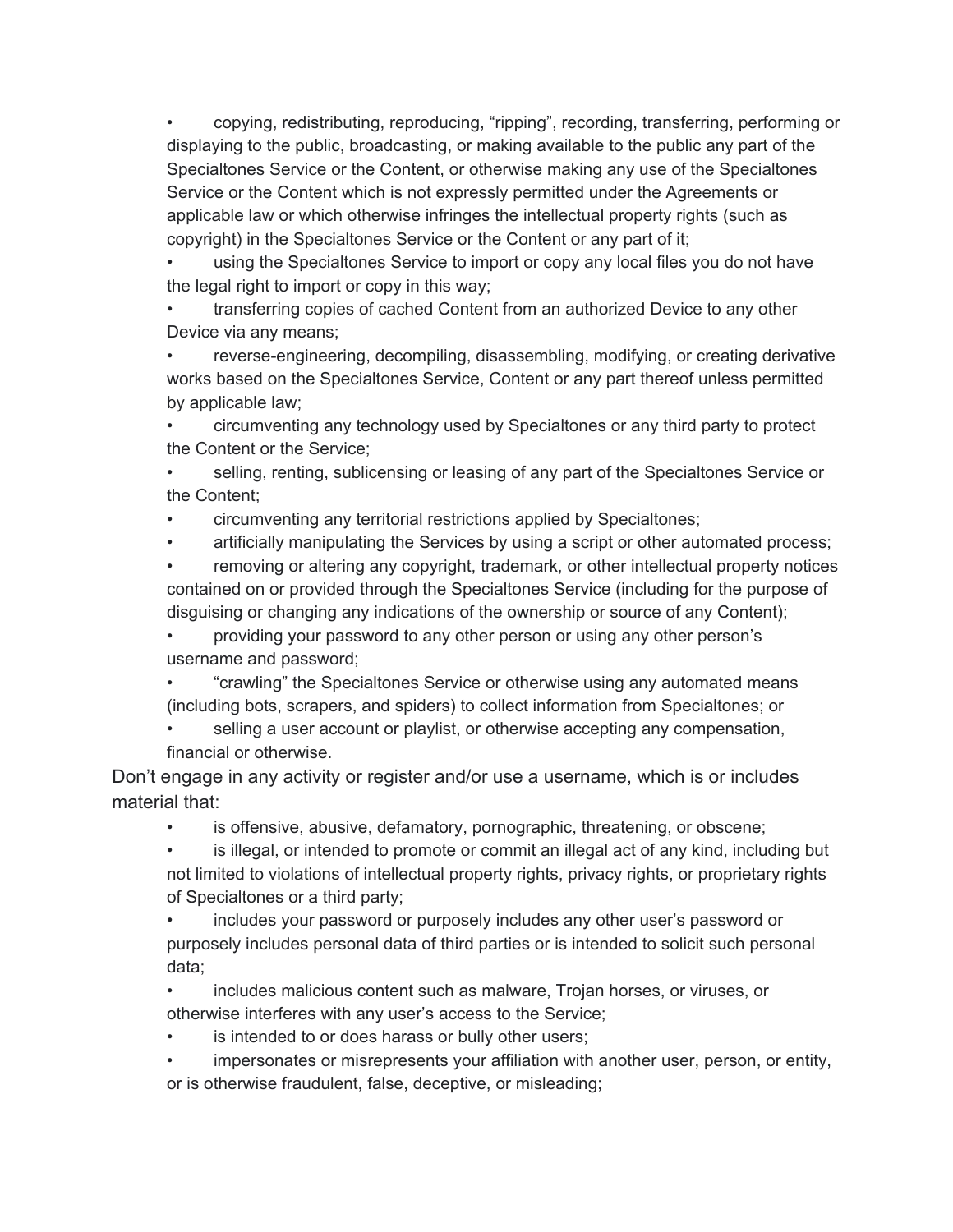• involves the transmission of unsolicited mass mailings or other forms of spam ("spam"), junk mail, chain letters, or similar, including through the Specialtones inbox;

involves commercial or sales activities, such as advertising, promotions, contests, sweepstakes, or pyramid schemes, that are not expressly authorized by Specialtones;

links to, references, or otherwise promotes commercial products or services, except as expressly authorized by Specialtones;

• interferes with or in any way disrupts the Specialtones Service, tampers with, breaches, or attempts to probe, scan, or test for vulnerabilities in the Service or Specialtones' computer systems, network, usage rules, or any of Specialtones' security components, authentication measures or any other protection measures applicable to the Service, the Content or any part thereof; or

• conflicts with the Agreements, as determined by Specialtones.

You acknowledge and agree that posting any such User Content may result in immediate termination or suspension of your Specialtones account. You also agree that Specialtones may also reclaim your username for any reason.

Your password protects your user account, and you are solely responsible for keeping your password confidential and secure. You understand that you are responsible for all use of your username and password on the Service. If your username or password is lost or stolen, or if you believe there has been unauthorized access to your account by third parties, please notify us immediately at <https://specialtones.com/customer-support> and change your password as soon as possible.

#### <span id="page-6-0"></span>**8 Service limitations and modifications**

Specialtones will make all possible efforts to keep the Specialtones Service operational 100% of the time. Yet, certain technical difficulties or maintenance may, from time to time, result in temporary interruptions. To the extent permissible under applicable law, Specialtones reserves the right, periodically and at any time, to modify or discontinue, temporarily or permanently, functions and features of the Specialtones Service, with or without notice, all without liability to you, except where prohibited by law, for any interruption, modification, or discontinuation of the Specialtones Service or any function or feature thereof. You understand, agree, and accept that Specialtones has no obligation to maintain, support, upgrade, or update the Service, or to provide all or any specific content through the Service. This section will be enforced to the extent permissible by applicable law. Specialtones may, from time to time, remove any such Content without notice to the extent permitted by applicable law.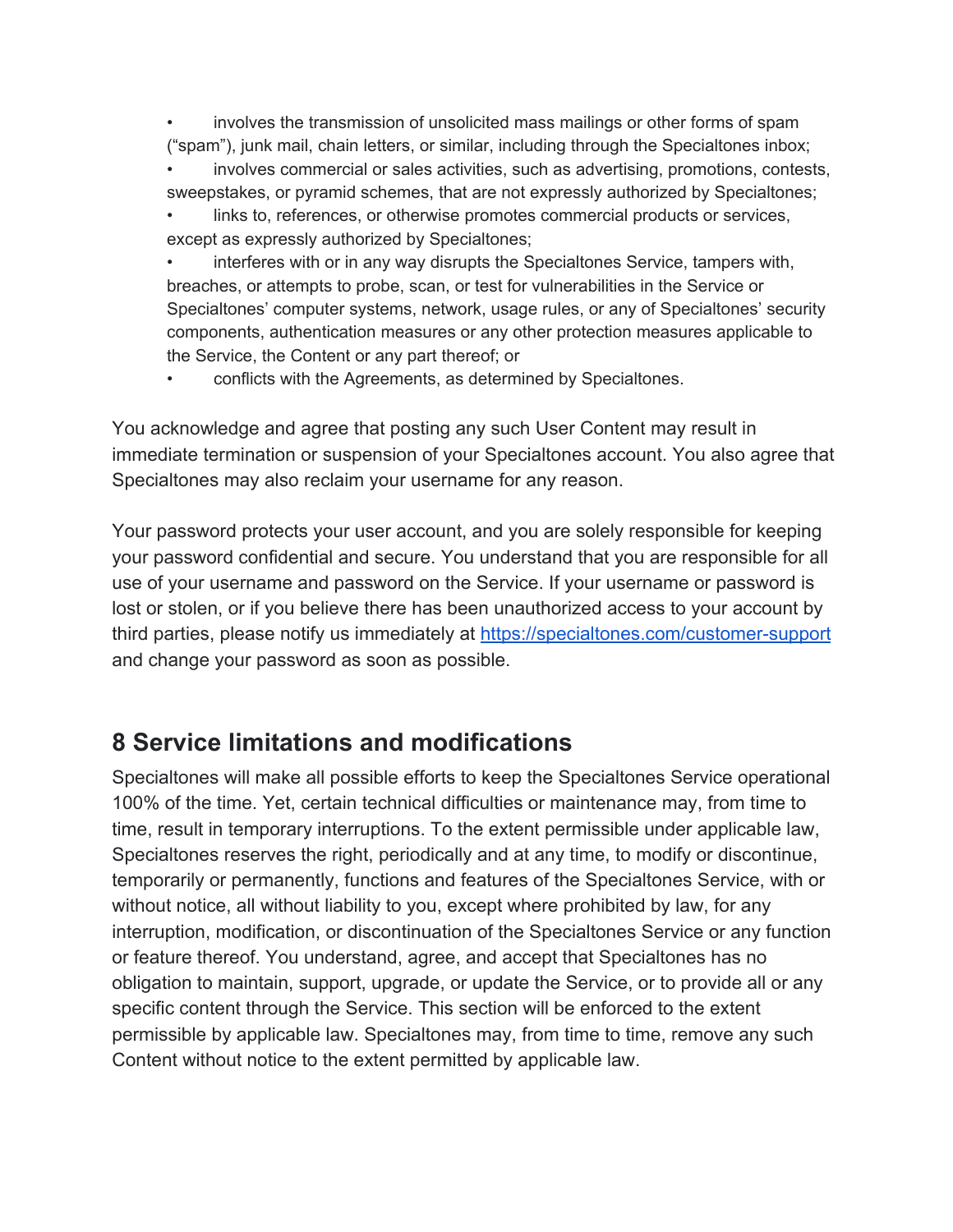### <span id="page-7-0"></span>**9 Customer support**

For customer support with account-related and payment-related questions ("Customer Support Queries") please contact us through the Customer Support section of our website ([https://specialtones.com/customer-support\)](https://specialtones.com/customer-support). We will use reasonable endeavours to respond to all Customer Support Queries within a reasonable time frame but we make no guarantees or warranties of any kind that any Customer Support Queries will be responded to within any particular time frame and/or that we will be able to satisfactorily answer any such queries.

### <span id="page-7-1"></span>**10 Payments and cancellations**

Paid Subscriptions may be purchased directly from Specialtones or through a third party either by (1) paying a monthly subscription fee; or (2) paying a 3-month subscription fee with applicable discount; or (3) paying a 6-month subscription fee with applicable discount.

Unless your Paid Subscription has been purchased with a Code, your payment to Specialtones will automatically renew at the end of the subscription period, unless you cancel your Paid Subscription through your subscription page before the end of the current subscription period. The cancellation will take effect the day after the last day of the current subscription period. However, if you cancel your payment or Paid Subscription and/or terminate any of the Agreements before the end of the current subscription period, we will not refund any subscription fees already paid to us. The refund method will depend upon the payment method. If you believe you are entitled to receive a refund of any monies paid to Specialtones, please contact us through the Customer Support page on our website ([https://specialtones.com/customer-support\)](https://specialtones.com/customer-support).

If you have purchased your Paid Subscription through a third party, your subscription is also subject to the terms of your agreement with that third party (in addition to these Terms). To cancel your subscription, you must cancel with that third party or directly on the subscription page on your App.

Specialtones may change the price for the Paid Subscriptions or Codes from time to time, and will communicate any price changes to you in advance and, if applicable, how to accept those changes. Price changes for Paid Subscriptions will take effect at the start of the next subscription period following the date of the price change. As permitted by local law, you accept the new price by continuing to use the Specialtones Service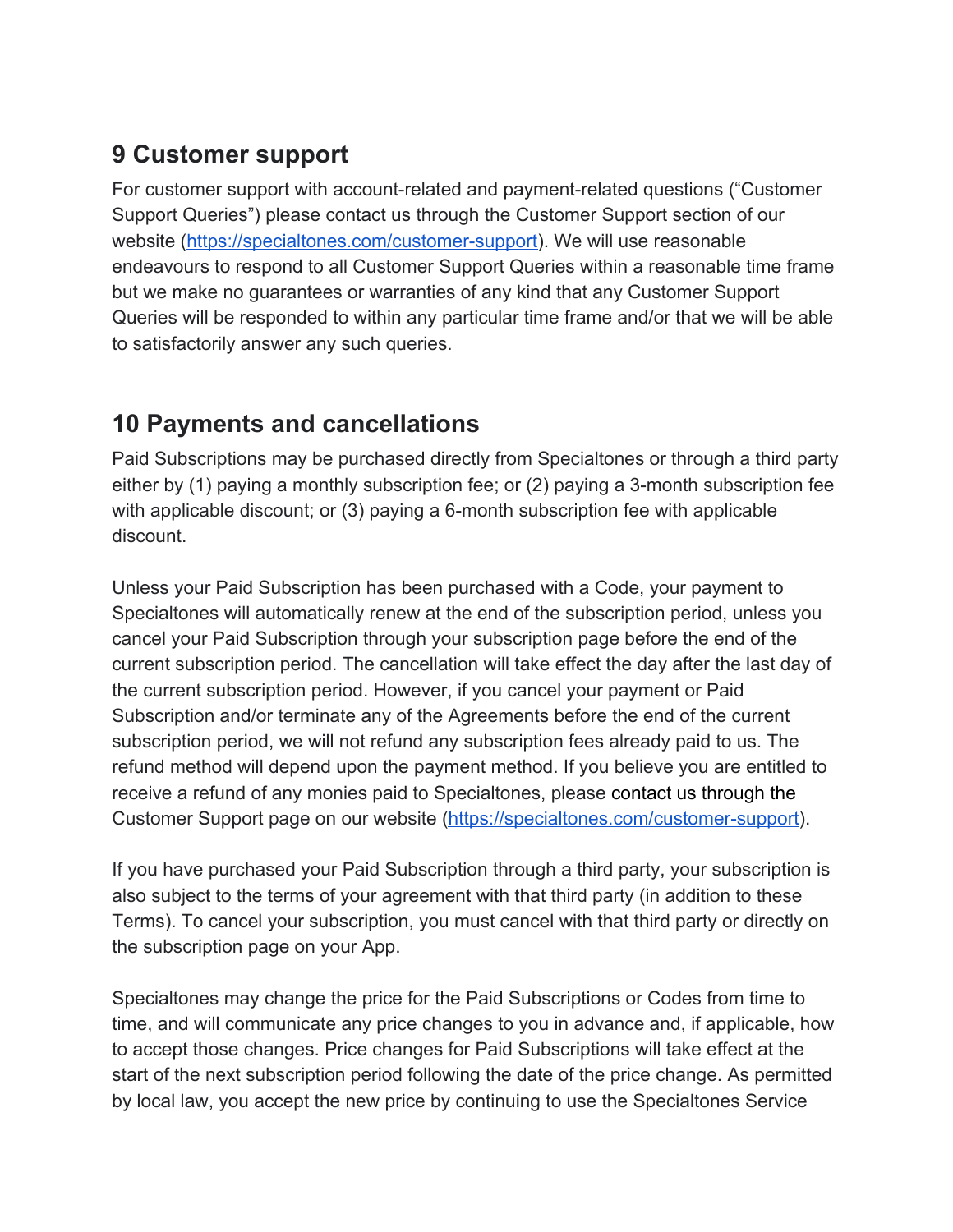after the price change takes effect. If you do not agree with the price changes, you have the right to reject the change by unsubscribing from the Specialtones Service prior to the price change going into effect. Please therefore make sure you read any such notification of price changes carefully.

If you purchased the Service through a third party and there are applicable price changes to your subscription we may not be able to update your subscription. In that case, your subscription will be canceled and you will have to resubscribe under the applicable price changes.

### <span id="page-8-0"></span>**11 Term and termination**

The Agreements will continue to apply to you until terminated by either you or Specialtones. Specialtones may terminate the Agreements or suspend your access to the Specialtones Service at any time, including in the event of your actual or suspected unauthorised use of the Specialtones Service and/or Content, or non-compliance with the Agreements. If you or Specialtones terminate the Agreements, or if Specialtones suspends your access to the Specialtones Service, you agree that Specialtones shall have no liability or responsibility to you, and Specialtones will not refund any amounts that you have already paid, to the fullest extent permitted under applicable law. To learn how to terminate your Specialtones account, please contact us through the [Customer](#page-7-0) [Support](#page-7-0) form available on our website. This section will be enforced to the extent permissible by applicable law. You may terminate the Agreements at any time.

#### <span id="page-8-1"></span>**12 Warranty and disclaimer**

WE ENDEAVOUR TO PROVIDE THE BEST SERVICE WE CAN, BUT YOU UNDERSTAND AND AGREE THAT THE SPECIALTONES SERVICE IS PROVIDED "AS IS" AND "AS AVAILABLE", WITHOUT EXPRESS OR IMPLIED WARRANTY OR CONDITION OF ANY KIND. SPECIALTONES MAKES NO REPRESENTATION NOR DOES IT WARRANT, ENDORSE, GUARANTEE, OR ASSUME RESPONSIBILITY FOR ANY THIRD PARTY APPLICATIONS (OR THE CONTENT THEREOF), USER CONTENT, OR ANY OTHER PRODUCT OR SERVICE ADVERTISED OR OFFERED BY A THIRD PARTY ON OR THROUGH THE SPECIALTONES SERVICE OR ANY HYPERLINKED WEBSITE, OR FEATURED IN ANY BANNER OR OTHER ADVERTISING. YOU UNDERSTAND AND AGREE THAT SPECIALTONES IS NOT RESPONSIBLE OR LIABLE FOR ANY TRANSACTION BETWEEN YOU AND THIRD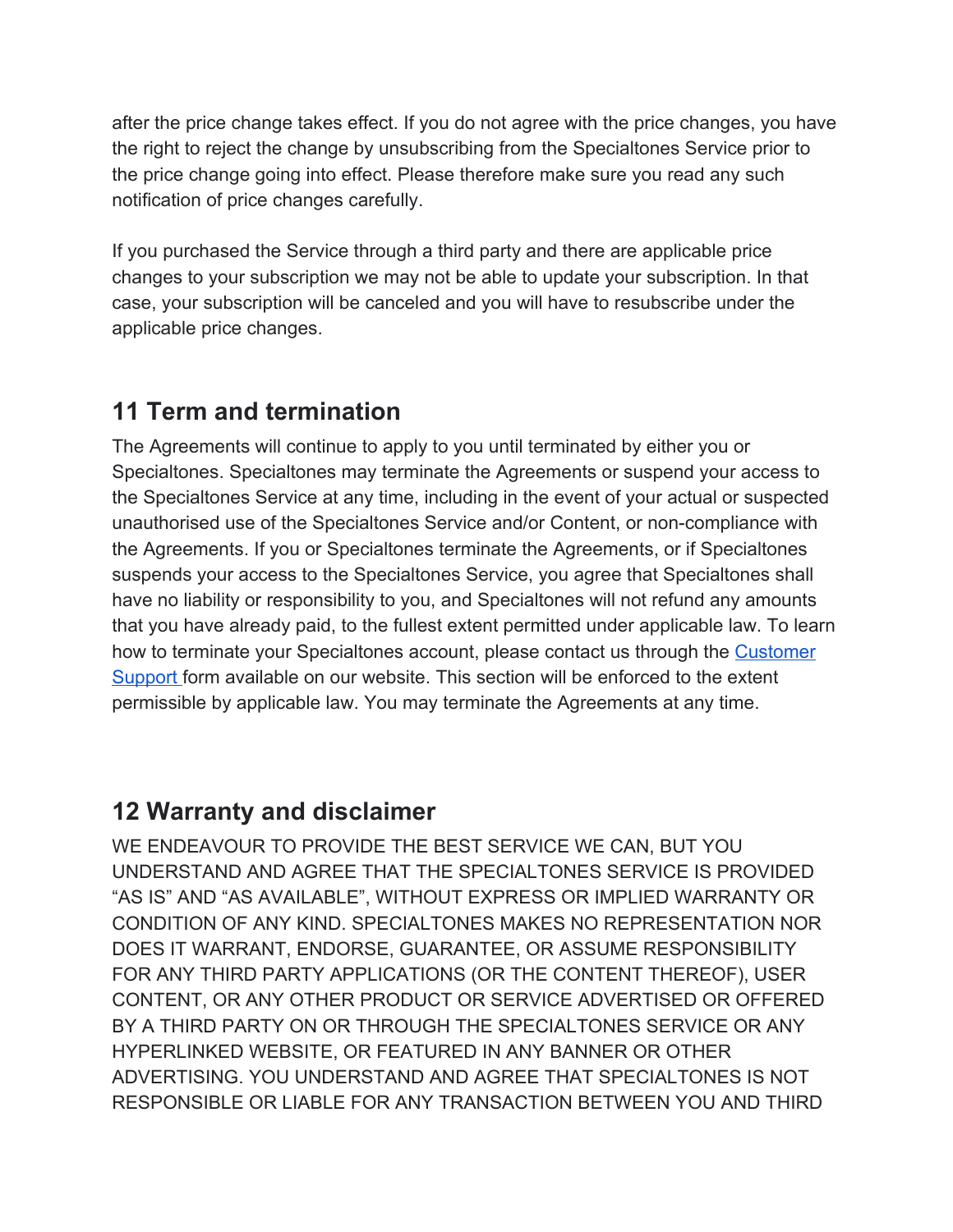PARTY PROVIDERS OF THIRD PARTY APPLICATIONS OR PRODUCTS OR SERVICES ADVERTISED ON OR THROUGH THE SPECIALTONES SERVICE. AS WITH ANY PURCHASE OF A PRODUCT OR SERVICE THROUGH ANY MEDIUM OR IN ANY ENVIRONMENT, YOU SHOULD USE YOUR JUDGMENT AND EXERCISE CAUTION WHERE APPROPRIATE. NO ADVICE OR INFORMATION WHETHER ORAL OR IN WRITING OBTAINED BY YOU FROM SPECIALTONES SHALL CREATE ANY WARRANTY ON BEHALF OF SPECIALTONES IN THIS REGARD. SOME ASPECTS OF THIS SECTION MAY NOT APPLY IN SOME JURISDICTIONS IF PROHIBITED BY APPLICABLE LAW. THIS DOES NOT AFFECT YOUR STATUTORY RIGHTS AS A CONSUMER.

#### <span id="page-9-0"></span>**13 Limitation and time for filing**

YOU AGREE THAT, TO THE EXTENT PERMITTED BY APPLICABLE LAW, YOUR SOLE AND EXCLUSIVE REMEDY FOR ANY PROBLEMS OR DISSATISFACTION WITH THE SPECIALTONES SERVICE IS TO UNINSTALL ANY SPECIALTONES SOFTWARE AND TO STOP USING THE SPECIALTONES SERVICE. WHILE SPECIALTONES ACCEPTS NO RESPONSIBILITY FOR THIRD PARTY APPLICATIONS OR THE CONTENT THEREOF, AND WHILE YOUR RELATIONSHIP WITH SUCH THIRD PARTY APPLICATIONS MAY BE GOVERNED BY SEPARATE AGREEMENTS WITH SUCH THIRD PARTIES, TO THE EXTENT PERMITTED BY APPLICABLE LAW, YOUR SOLE AND EXCLUSIVE REMEDY, AS WITH RESPECT TO SPECIALTONES, FOR ANY PROBLEMS OR DISSATISFACTION WITH THIRD PARTY APPLICATIONS OR THE CONTENT THEREOF, IS TO UNINSTALL AND/OR STOP USING ANY SUCH THIRD PARTY APPLICATIONS.

TO THE FULLEST EXTENT PERMITTED BY LAW, IN NO EVENT WILL SPECIALTONES, ITS OFFICERS, SHAREHOLDERS, EMPLOYEES, AGENTS, DIRECTORS, SUBSIDIARIES, AFFILIATES, SUCCESSORS, ASSIGNS, OR SUPPLIERS BE LIABLE FOR (1) ANY INDIRECT, SPECIAL, INCIDENTAL, PUNITIVE, EXEMPLARY, OR CONSEQUENTIAL DAMAGES; (2) ANY LOSS OF USE, DATA, BUSINESS, OR PROFITS (WHETHER DIRECT OR INDIRECT), IN ALL CASES ARISING OUT OF THE USE OR INABILITY TO USE THE SPECIALTONES SERVICE, THIRD PARTY APPLICATIONS, OR THIRD PARTY APPLICATION CONTENT, REGARDLESS OF LEGAL THEORY, WITHOUT REGARD TO WHETHER SPECIALTONES HAS BEEN WARNED OF THE POSSIBILITY OF THOSE DAMAGES, AND EVEN IF A REMEDY FAILS OF ITS ESSENTIAL PURPOSE; OR (3) AGGREGATE LIABILITY FOR ALL CLAIMS RELATING TO THE SPECIALTONES SERVICE, THIRD PARTY APPLICATIONS, OR THIRD PARTY APPLICATION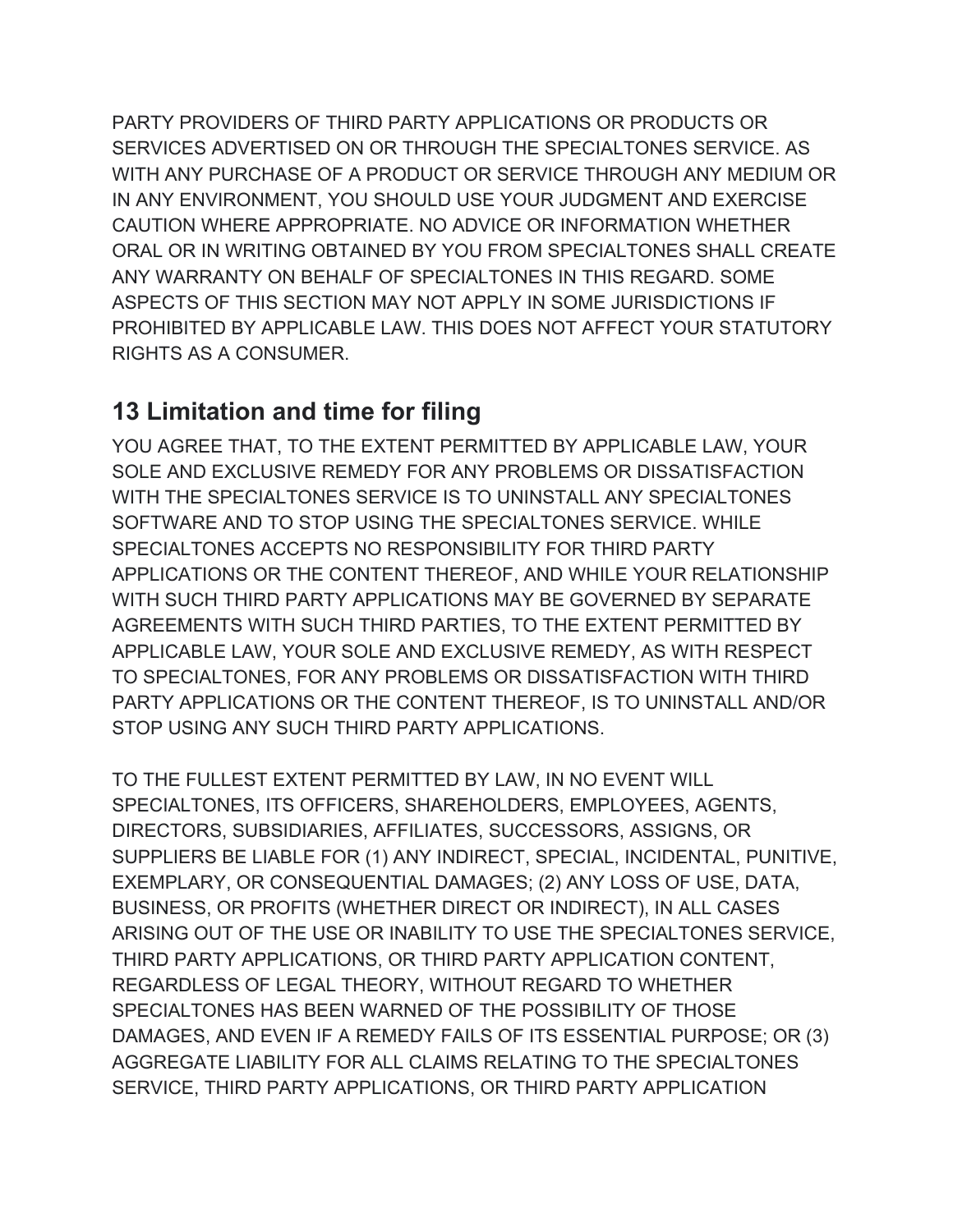CONTENT MORE THAN THE AMOUNTS PAID BY YOU TO SPECIALTONES DURING THE PRIOR TWELVE MONTHS IN QUESTION, TO THE EXTENT PERMISSIBLE BY APPLICABLE LAW.

Nothing in the Agreements removes or limits Specialtones' liability for fraud, fraudulent misrepresentation, death or personal injury caused by its negligence, and, if required by applicable law, gross negligence. Some aspects of this section may not apply in some jurisdictions if prohibited by applicable law.

TO THE FULLEST EXTENT PERMITTED BY APPLICABLE LAW, YOU AGREE THAT ANY CLAIM AGAINST SPECIALTONES MUST BE COMMENCED BY FILING A DEMAND FOR ARBITRATION OR FILING AN INDIVIDUAL ACTION WITHIN ONE (1) YEAR AFTER THE DATE THE PARTY ASSERTING THE CLAIM FIRST KNOWS OR REASONABLY SHOULD KNOW OF THE ACT, OMISSION, OR DEFAULT GIVING RISE TO THE CLAIM; AND THERE SHALL BE NO RIGHT TO ANY REMEDY FOR ANY CLAIM NOT ASSERTED WITHIN THAT TIME PERIOD.

#### <span id="page-10-0"></span>**14 Third party rights**

You acknowledge and agree that certain distributors (such as Google Play providers) are intended beneficiaries of the Agreements and have the right to enforce the Agreements directly against you. Other than as set out in this section, the Agreements are not intended to grant rights to anyone except you and Specialtones, and in no event shall the Agreements create any third party beneficiary rights. Furthermore, the rights to terminate, revoke, or agree to any variation, waiver, or settlement of the Agreements are not subject to the consent of any other person.

#### <span id="page-10-1"></span>**15 Entire agreement**

Other than as stated in this section or as explicitly agreed upon in writing between you and Specialtones, the Agreements constitute all the terms and conditions agreed upon between you and Specialtones and supersede any prior agreements in relation to the subject matter of these Agreements, whether written or oral.

Please note, however, that other aspects of your use of the Specialtones Service may be governed by additional agreements. That could include, for example, access to the Specialtones Service as a result of a gift card or free or discounted Trials. When you are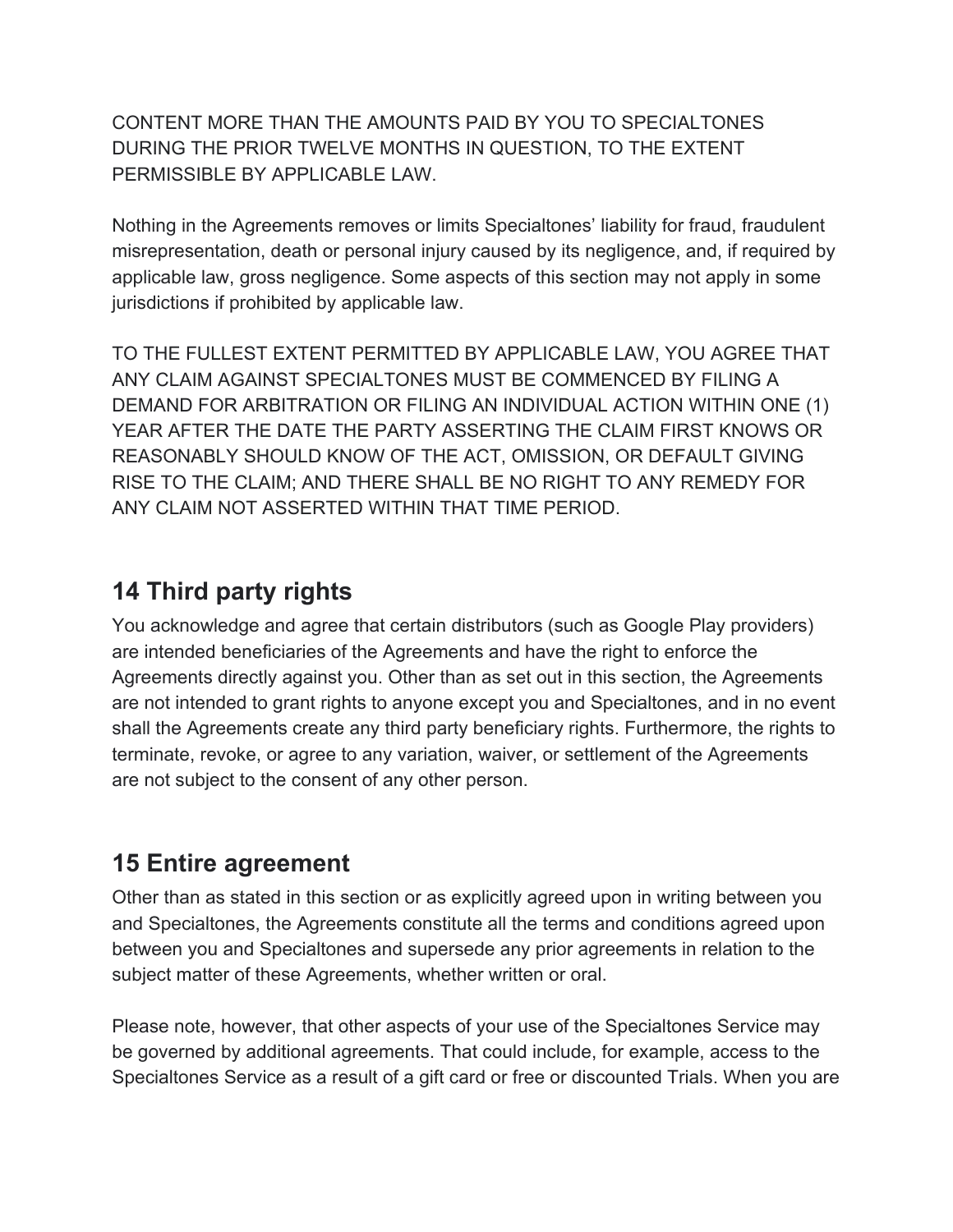presented with an offer for such aspects of your use, you will be presented with any related additional agreement terms.

### <span id="page-11-0"></span>**16 Severability and waiver**

Unless as otherwise stated in the Agreements, should any provision of the Agreements be held invalid or unenforceable for any reason or to any extent, such invalidity or unenforceability shall not in any manner affect or render invalid or unenforceable the remaining provisions of the Agreements, and the application of that provision shall be enforced to the extent permitted by law.

Any failure by Specialtones or any third party beneficiary to enforce the Agreements or any provision thereof shall not waive Specialtones' or the applicable third party beneficiary's right to do so.

### <span id="page-11-1"></span>**17 Assignment**

Specialtones may assign the Agreements or any part of them, and Specialtones may delegate any of its obligations under the Agreements. You may not assign the Agreements or any part of them, nor transfer or sub-license your rights under the Agreements, to any third party.

### <span id="page-11-2"></span>**18 Indemnification**

To the fullest extent permitted by applicable law, you agree to indemnify and hold Specialtones harmless from and against all damages, losses, and expenses of any kind (including reasonable attorney fees and costs) arising out of: (1) your breach of this Agreement; (2) any User Content; (3) any activity in which you engage on or through the Specialtones Service; and (4) your violation of any law or the rights of a third party.

### <span id="page-11-3"></span>**19 Choice of law, mandatory arbitration and venue**

#### <span id="page-11-4"></span>**19.1 Governing Law / Jurisdiction**

The Agreements (and any non-contractual disputes/claims arising out of or in connection with them) are subject to the laws of the Province of Ontario, Canada,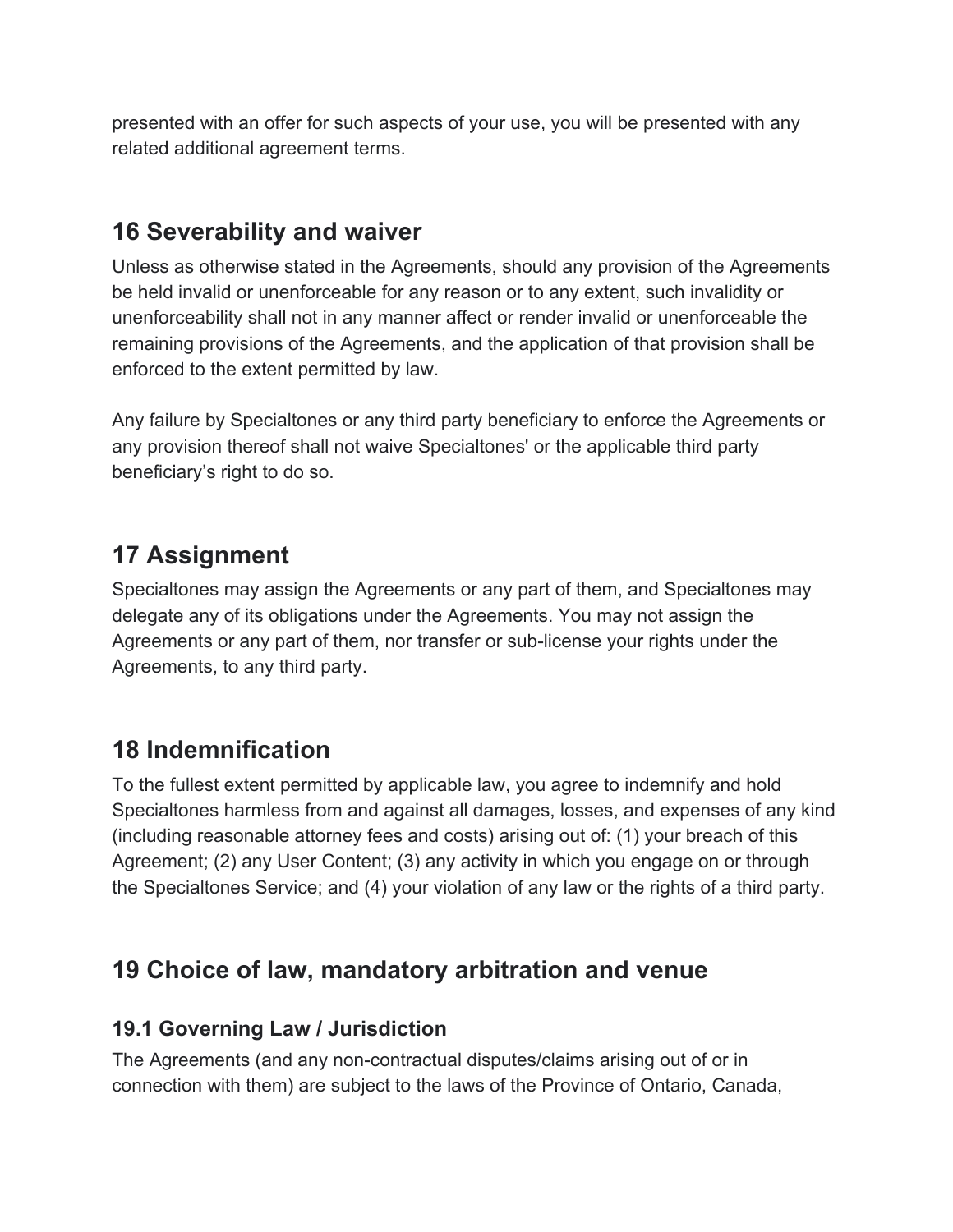without regard to choice or conflicts of law principles. Further, you and Specialtones agree to the jurisdiction of the Niagara North Judicial District of Ontario, Canada, to resolve any dispute, claim, or controversy that relates to or arises in connection with the Agreements (and any non-contractual disputes/claims relating to or arising in connection with them) and is not subject to mandatory arbitration under Section 19.2.1.

Specialtones does not accept any codes of conduct as mandatory in connection with the services provided under this agreement.

#### <span id="page-12-0"></span>**19.2 ARBITRATION AGREEMENT**

#### <span id="page-12-1"></span>**19.2.1 Dispute resolution and arbitration**

You and Specialtones agree that any dispute, claim, or controversy between you and Specialtones arising in connection with or relating in any way to these Agreements or to your relationship with Specialtones as a user of the Service (whether based in contract, tort, statute, fraud, misrepresentation, or any other legal theory, and whether the claims arise during or after the termination of the Agreements) will be determined by mandatory binding individual (not class) arbitration. You and Specialtones further agree that the arbitrator shall have the exclusive power to rule on his or her own jurisdiction, including any objections with respect to the existence, scope or validity of the Arbitration Agreement or to the arbitrability of any claim or counterclaim. Arbitration is more informal than a lawsuit in court. THERE IS NO JUDGE OR JURY IN ARBITRATION, AND COURT REVIEW OF AN ARBITRATION AWARD IS LIMITED. There may be more limited discovery than in court. The arbitrator must follow this agreement and can award the same damages and relief as a court (including attorney fees), except that the arbitrator may not award any relief, including declaratory or injunctive relief, benefiting anyone but the parties to the arbitration. This arbitration provision will survive termination of the Agreements.

#### <span id="page-12-2"></span>**19.2.2 Exceptions**

Notwithstanding the clause above (19.2.1), you and Specialtones both agree that nothing in this Arbitration Agreement will be deemed to waive, preclude, or otherwise limit either of our rights, at any time, to (1) bring an individual action in a Canadian small claims court or (2) bring an individual action seeking only temporary or preliminary individualized injunctive relief in a court of law, pending a final ruling from the arbitrator. In addition, this Arbitration Agreement does not stop you or us from bringing issues to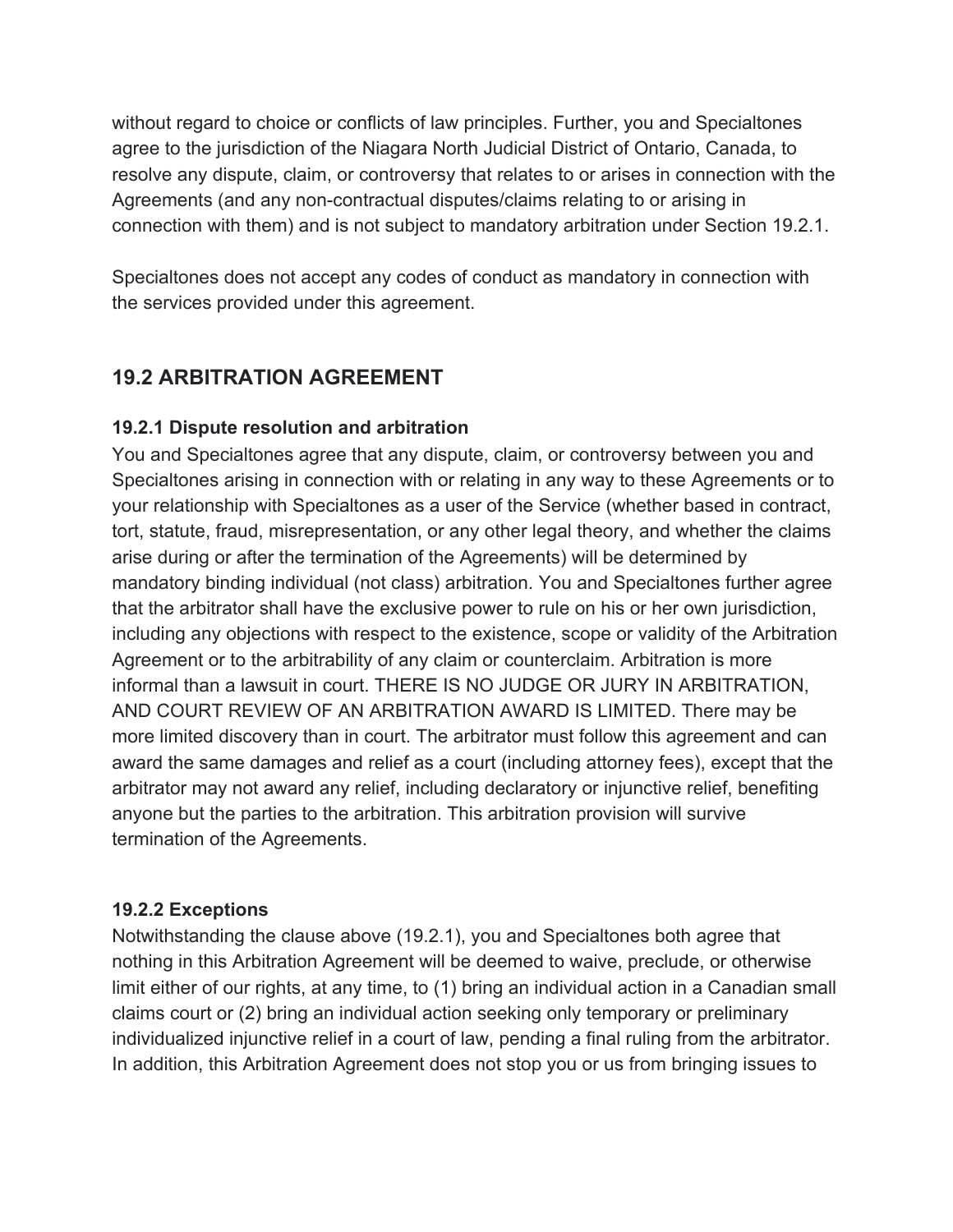the attention of federal, provincial, or local agencies. Such agencies can, if the law allows, seek relief against us on your behalf (or vice versa).

#### <span id="page-13-0"></span>**19.2.3 No Class Or Representative Proceedings: Class Action Waiver**

You and specialtones agree that each may bring claims against the other only in your or its individual capacity and not as a plaintiff or class member in any purported class or representative action. Unless both you and Specialtones agree, no arbitrator or judge may consolidate more than one person's claims or otherwise preside over any form of a representative or class proceeding. The arbitrator may award injunctive relief only in favor of the individual party seeking relief and only to the extent necessary to provide relief warranted by that party's individual claim. If a court decides that applicable law precludes enforcement of any of this paragraph's limitations as to a particular claim for relief, then that claim (and only that claim) must be severed from the arbitration and may be brought in court.

#### <span id="page-13-1"></span>**19.2.4 Arbitration rules**

Either you or we may start arbitration proceedings. Any arbitration between you and Specialtones will take place under the Consumer Arbitration Rules of the Canadian Arbitration Association ("CAA") then in force (the "CAA Rules").

#### **19.2.5 Notice**

A party who intends to seek arbitration must first send a written notice of the dispute to the other, by certified mail, Federal Express, UPS, or Express Mail (signature required), or in the event that we do not have a physical address on file for you, by electronic mail ("Notice"). Specialtones' address for Notice is: Specialtones, 325 Welland Ave, Suite 220, Ste. Catharines, ON, L2R 2R2, Canada. The Notice must (1) describe the nature and basis of the claim or dispute; and (2) set forth the specific relief sought ("Demand"). We agree to use good faith efforts to resolve the claim directly, but if we do not reach an agreement to do so within 30 days after the Notice is received, you or Specialtones may commence an arbitration proceeding. All documents and information disclosed in the course of the arbitration shall be kept strictly confidential by the recipient and shall not be used by the recipient for any purpose other than for purposes of the arbitration or the enforcement of the arbitrator's decision and award and shall not be disclosed except in confidence to persons who have a need to know for such purposes or as required by applicable law.